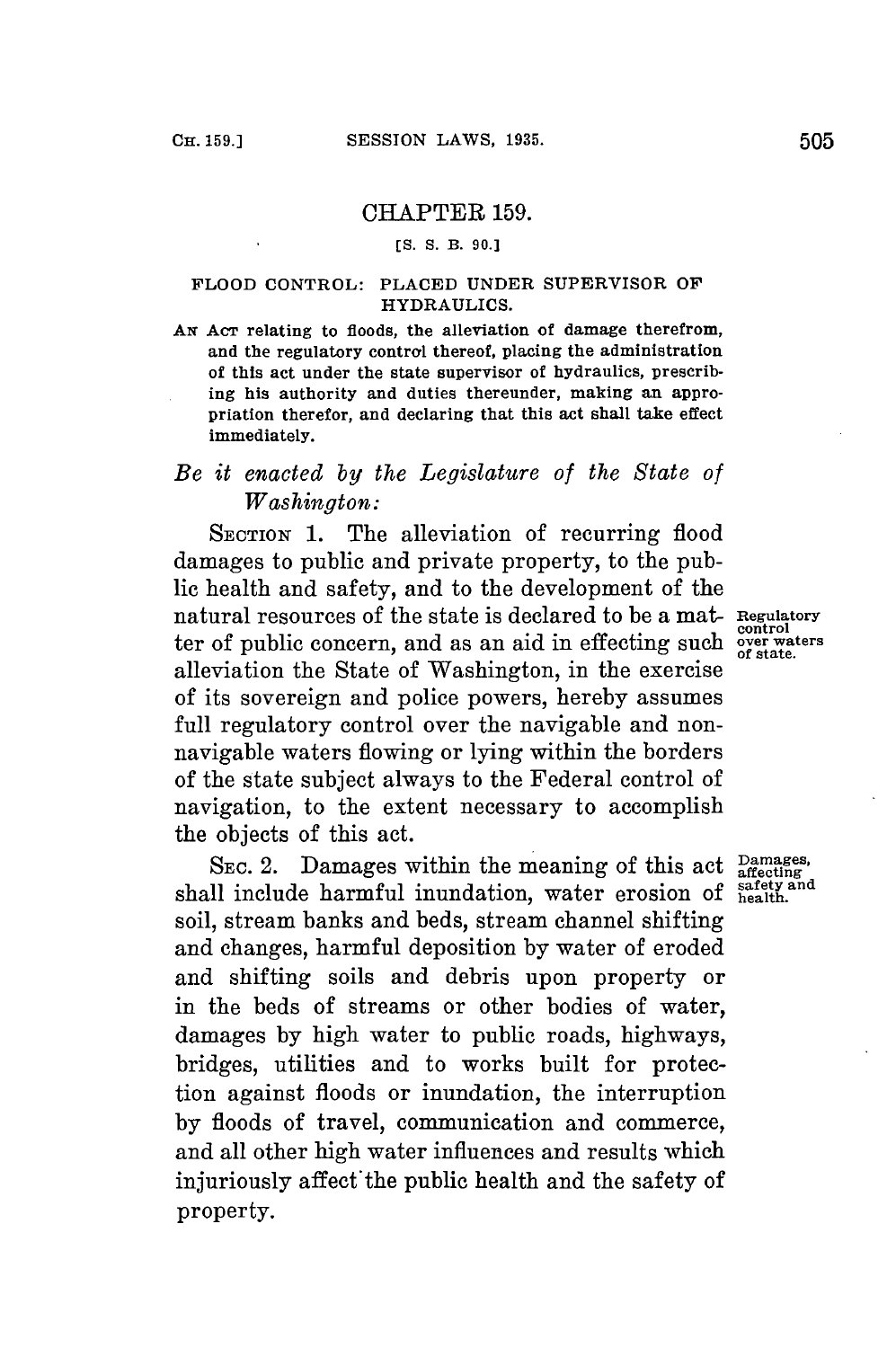### 506 **SESSION LAWS, 1935.** [C<sub>H.</sub> 159.

**Control:** SEC. 3. State regulatory control shall be exer**exercised.** cised through regulatory orders, the designation of flood control zones and the issuance of permits, as hereinafter provided, and shall be exercised over the planning, construction, operation and maintenance of any works, structures and improvements, private or public, which might, if improperly planned, constructed, operated and maintained, adversely influence the regimen of a stream or body of water or might adversely affect the security of life, health and property against damage **by** flood water.

Liability. SEC. 4. The exercise by the state of regulatory

state. **State super-** SEC. 5. The state supervisor of hydraulics shall<br>sor of<br>hydraulics. have authority to appoint and employ such assishave authority to appoint and employ such assistants, professional, clerical and other services and to purchase such equipment, materials and supplies, **Powers and** as shall be necessary for the performance of his duties under this act.

powers as in this act provided shall not imply or create any liability for any damages against the

SEc. **6.** With respect to such features as may affect flood conditions, the state supervisor of **hy-Examination** draulics shall have authority to examine, approve or **of** structures. reject designs and plans for any structure or works. reject designs and plans for any structure or works, public or private, to be erected or built or to be reconstructed or modified upon the banks or in or over the channel or over and across the flood plain or floodway of any stream or body of water in this state, except as to structures or works erected **by** any flood control district.

SEc. **7.** Any existing structures or works here-Structures after reconstructed or modified and their operation inviolation or maintenance, and any structures or works hereor maintenance, and any structures or works hereafter constructed or maintained in violation of any order or orders of the state supervisor of hydraulics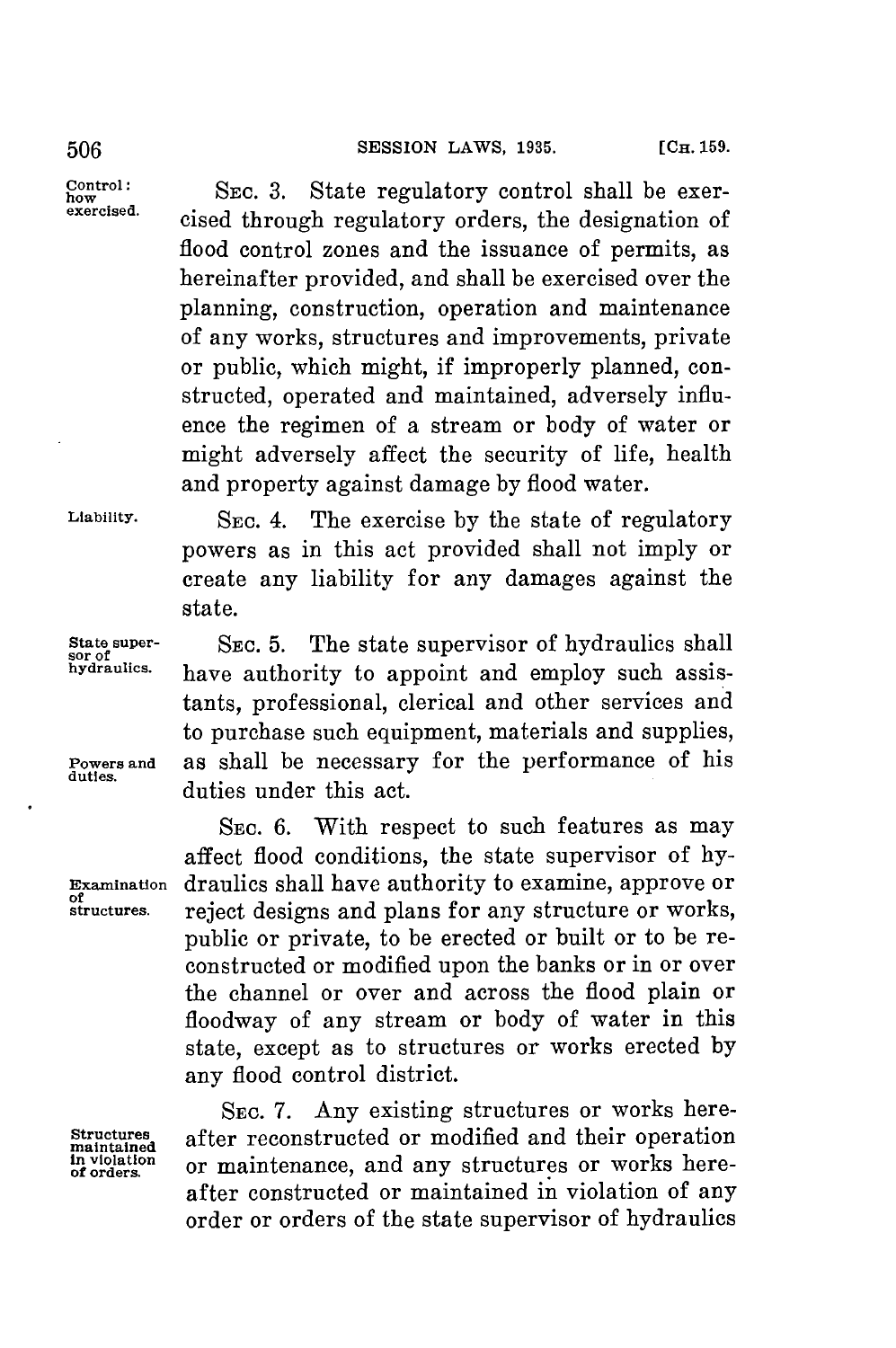shall be presumed to be a public nuisance and may be abated in the manner provided **by** law.

SEC. 8. Said state supervisor shall have super- Dams and vision and control over all dams and obstructions in streams, and may make reasonable regulations with respect thereto concerning the flow of water which he deems necessary for the protection to life and property below such works from flood waters.

SEC. 9. The state supervisor of hydraulics shall Rules and have authority and it shall be his duty to establish and promulgate rules and regulations governing the administration of this act.

**SEc. 10.** No person, firm, association or corporation, public, municipal or private, shall have the authority or the right hereafter to construct, reconstruct, or modify any structure or works affecting flood waters within any flood control zone, established under the provisions of this act, or to operate or maintain any such structure or work hereafter constructed, reconstructed or modified without a written permit from the state supervisor of hydrau- Need of lies applied for and issued in accordance with such **permit.** general rules and regulations as shall be established and promulgated for the purpose under the provisions of this act: *Provided, however,* That whenever, in cases of emergency, flood waters shall threaten to or shall endanger lives or damage prop- **Emergency:** erty, or it shall be necessary to repair, reconstruct, or restore property damaged **by** such flood waters, in order that such property may be used immediately for the purpose or purposes theretofore used, no permit shall be required.

SEC. 11. As soon as funds are available for the  $\frac{\text{Study of}}{\text{food control}}$  rpose the state supervisor of hydraulics shall settled purpose the state supervisor of hydraulics shall undertake and conduct a careful study of the flood control needs of the state. In so doing he shall consult, consider and utilize any available data and

**exception.**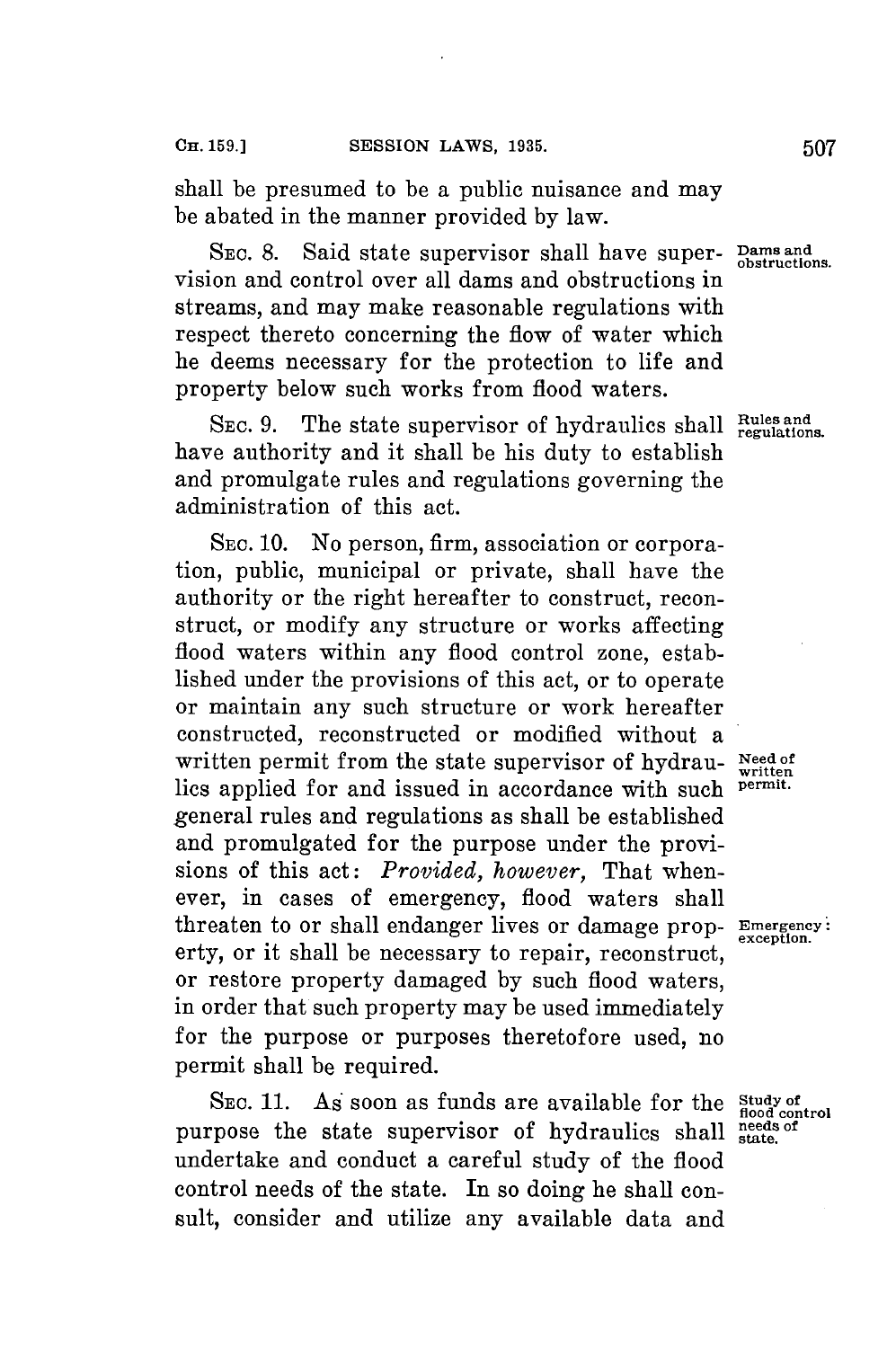### [OHa. **159. 508S SESSION** LAWS, **1935.**

records gathered **by** the state planning council, all state departments and **by** other agencies, state or local, and it shall be the duty of all such agencies to cooperate with the supervisor in furnishing him all **Data and** available data and records. The supervisor shall **records.** also make such field investigations and surveys as **Surveys.** he shall deem necessary to carry out the provisions of this act.

**U.S. geo- SEC.** 12. The quadrangle maps published **by** the **logical** United States geological survey and showing elevation contours shall be considered competent information upon which may be based the area and boundaries of watersheds for the establishment of flood control zones hereinafter provided for.

Flood SEC. 13. The state supervisor of hydraulics **control**<br>
control and the state of the state is duty as seen **zones.** shall have authority and it shall be his duty as soon as sufficient data are available for the purpose, to establish any area of the state subject to flood damages, beginning with such area as he shall select, into a flood control zone, in accordance with the objects of this act.

Alteration SEC. 14. The boundaries and area of any estab<sub>of</sub><br> **boundaries** lished flood control gaps may be altered and revised lished flood control zone may be altered and revised from time to time **by** the state supervisor of hydraulics under such general rules and regulations as may be prescribed under the provisions of this act.

**Notice to SEc. 15.** No flood control zone shall be estabwhethods of **lished, altered or revised without notice previously** given **by** the state supervisor of hydraulics to the owners of the lands included in such zone or in any alteration or revision thereof **by** previous publication of said notice in a newspaper of general circulation published in the county where said lands or the greater portion thereof are situated, and selected **by** said state supervisor, for three **(3)** consecutive weekly issues of said newspaper, stating briefly a general description in terms of government

**Owners:**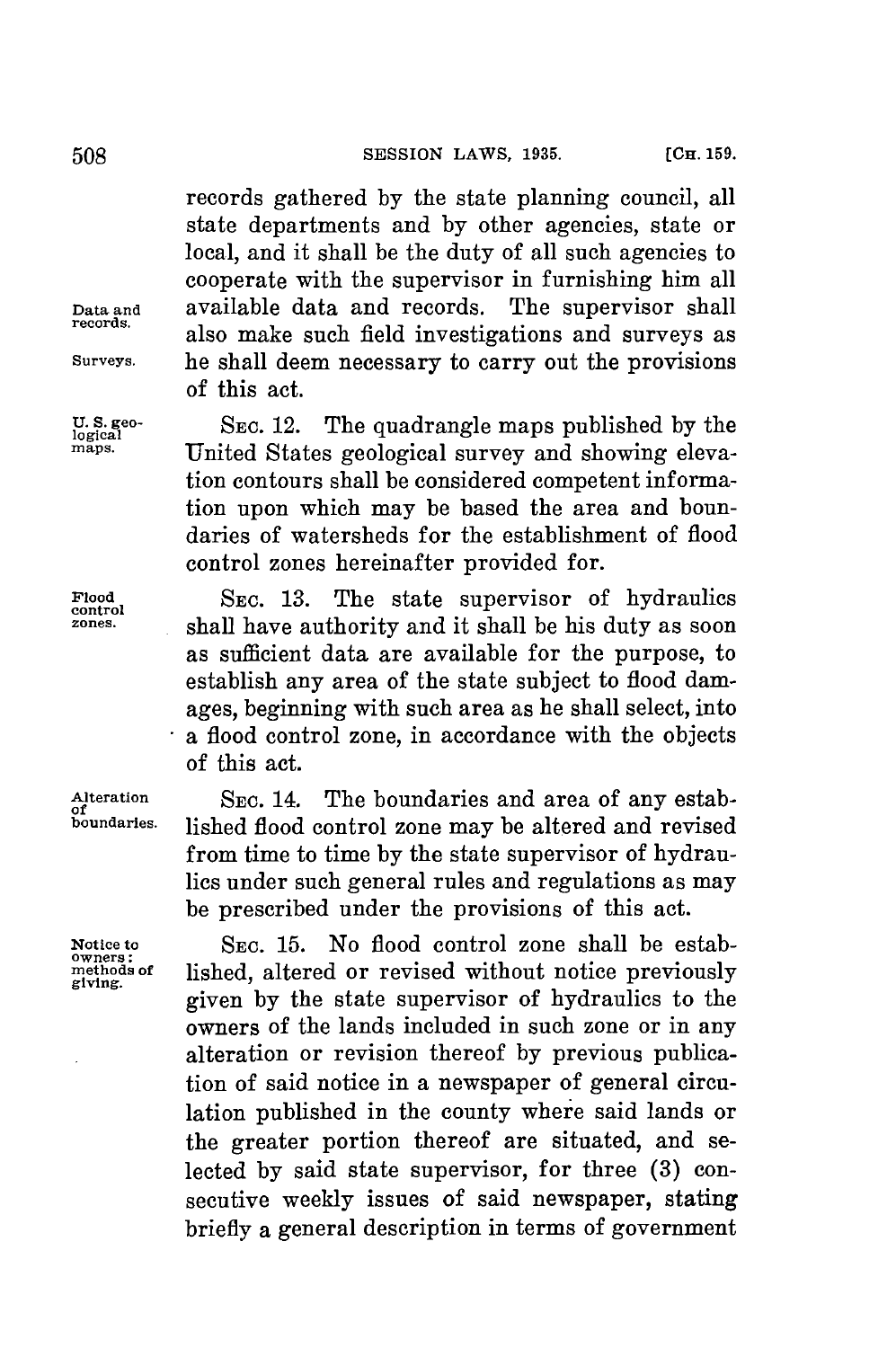sections, townships and ranges, of the lands within such zone or alteration or revision thereof, and the general objects of the establishment or alteration or revision of such zone and the day, hour and place where written objections may be submitted and heard.

**SEC. 16.** Notice of the establishment, alteration or revision of a flood control zone given substantially in the manner above prescribed, shall be construed to be sufficient notice thereof. Upon the establishment, alteration or revision of a flood control zone after such notice and hearing, the state supervisor Written **order** of hydraulics shall make and enter a written order **after notice.** thereof and file the same in his office and the same shall be final and conclusive, unless an appeal therefrom be had within the time and in the manner provided in this act.

**SEC. 17. Any** person, association or corporation, public, municipal or private, feeling aggrieved at any order, decision, or determination of the state supervisor of hydraulics made pursuant to this act, Person aggregate affecting his interest, may have the same reviewed **may appeal. by** a proceeding for that purpose, in the nature of an appeal, initiated in the superior court of the county in which the matter affected, or a portion thereof is situated. The proceedings in every such appeal shall be heard and tried **by** the court and shall be informal and summary, but full opportunity **Proceedings** to be heard and present evidence shall be had before judgment is pronounced. No such appeal shall be entertained unless notice of appeal containing a statement of the substance of the order, decision, or determination complained of and the manner in which the same injuriously affects the appellant's interests, shall have been served personally upon the state supervisor of hydraulics, or **by** registered mail, at his office at the state capitol, within twenty (20) days following the rendition of the order, deci-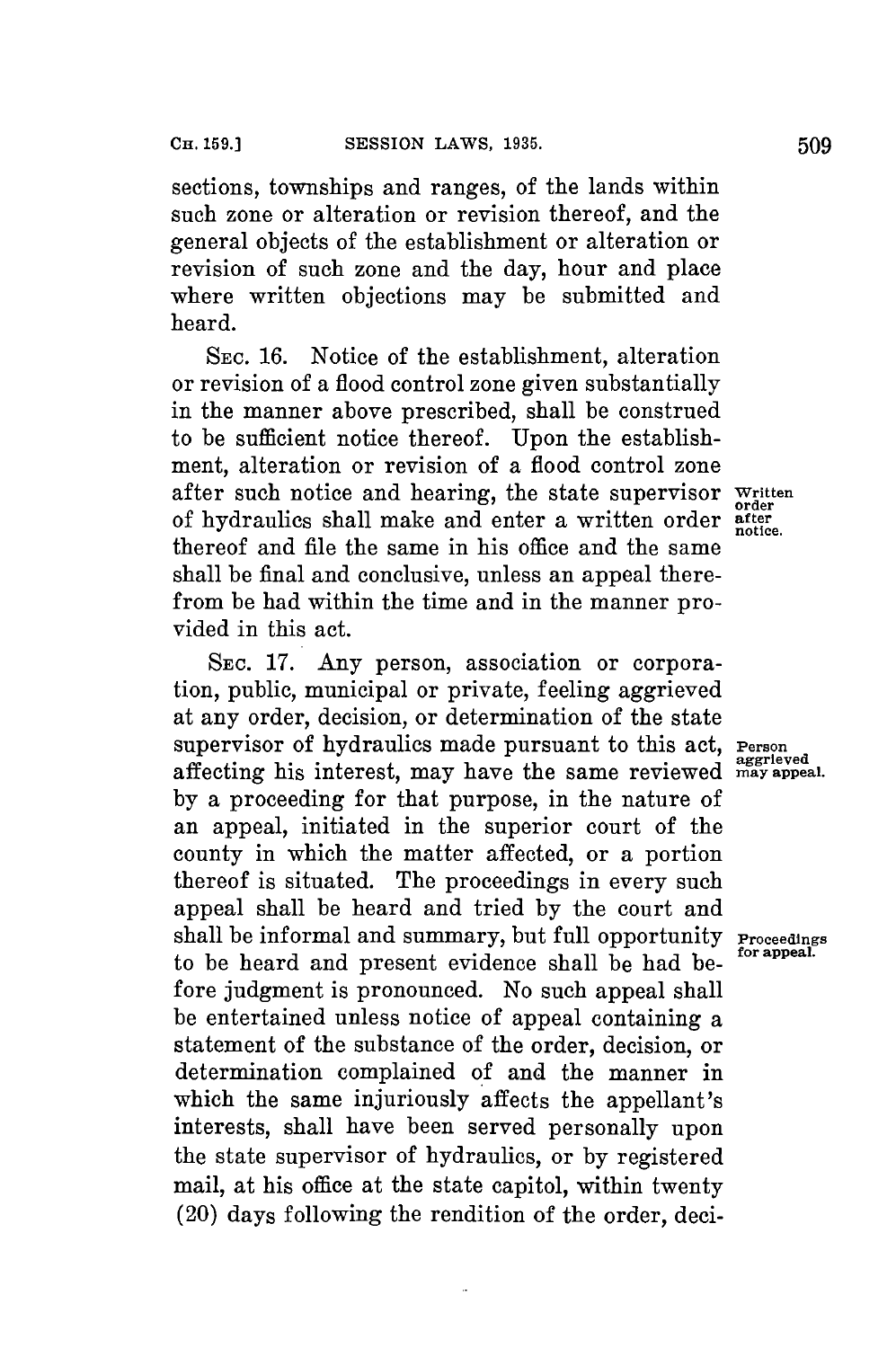sion or determination appealed from and communication thereof in writing to the person affected thereby. No bond shall be required except a stay is desired and an appeal shall not be a stay, unless within five **(5)** days following the service of notice of appeal a bond shall be filed in an amount to be fixed **by** the court and with sureties satisfactory to the court, conditioned to perform the judgment of **Costs.** the court. Costs shall be paid as in civil cases brought in the superior court, and the practice in civil cases shall apply. Appeal shall lie from the judgment of the superior court as in other civil cases. In all court proceedings under or pursuant to this section the decision of the state supervisor of hydraulics shall be prima facie correct. The attor-**Legal** ney general shall be the legal advisor of the state supervisor of hydraulics and shall represent him in all proceedings whenever so requested.

**Example 18. et onther SEC.** 18. **Nothing in this act contained shall be** construed to alter, abridge or enlarge any power or duty of the state supervisor of hydraulics conferred or imposed **by** any other statute now or hereafter enacted.

**Liberal SEC. 19.** The provisions of this act and all pro- **construction.** ceedings thereunder shall be liberally construed with a view to effect their object.

Partial **Invalidity.** SEC. 20. If any section or provisions of this actional shall be adjudged to be invalid or unconstitutional. such adjudication shall not affect the validity of the act as a whole or any section, provision or part thereof not adjudged to be invalid or unconstitutional.

Appropria-<br> **SEC. 21.** For the purpose of carrying out the provisions of this act there is hereby appropriated out of the general fund to the department of conservation and development the sum of ten thousand dollars **(\$10,000.00).**